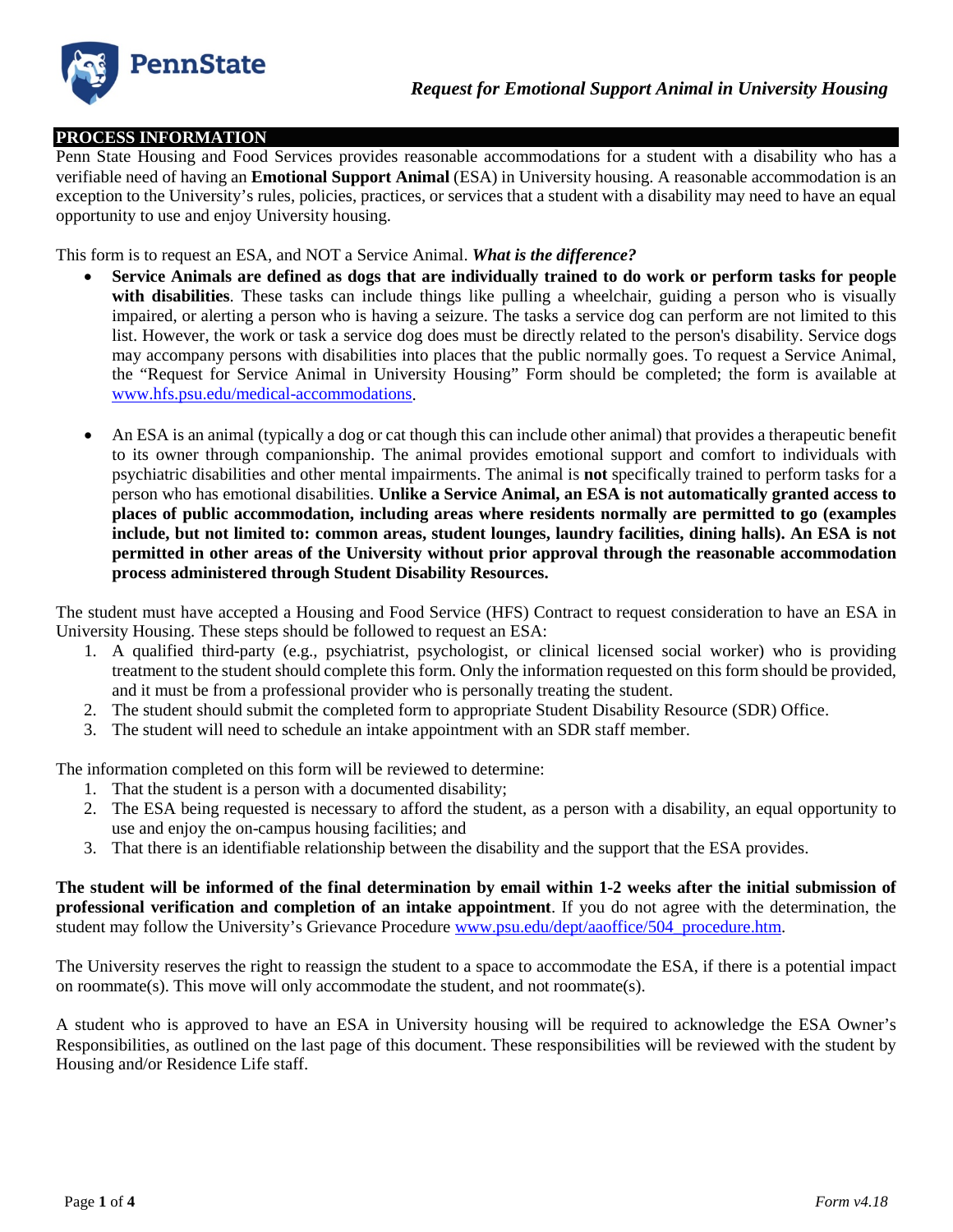

## **COMPLETED FORM SUBMISSION AND INTAKE SCHEDULING**

The completed form should be submitted to the appropriate office, based on a student's campus of attendance. The associated campus Disability Coordinator should be contacted to schedule an intake appointment.

| <b>University Park</b>              | <b>Commonwealth Campuses – Campus Disability Coordinator – Phone Numbers</b> |                       |                                |                         |
|-------------------------------------|------------------------------------------------------------------------------|-----------------------|--------------------------------|-------------------------|
| <b>Student Disability Resources</b> | http://equity.psu.edu/student-disability-resources/disability-coordinator    |                       |                                |                         |
| 116 Boucke Building                 |                                                                              | Abington 215-881-7962 |                                | Brandywine 610-892-1461 |
| University Park, PA 16802           |                                                                              | Altoona 814-949-5540  | Greater Allegheny 412-675-9454 |                         |
| 814-863-1807                        |                                                                              | Beaver 724-773-3867   |                                | Harrisburg 717-948-6025 |
|                                     |                                                                              | Behrend 814-898-7101  |                                | Hazleton 570-450-3017   |
|                                     | Berks                                                                        | 610-396-6410          |                                | Mont Alto 717-749-6045  |

| <b>STUDENT INFORMATION - completed by student</b> |                      |  |
|---------------------------------------------------|----------------------|--|
| <b>Student Name</b><br>Penn State                 | <b>PSU ID</b>        |  |
| <b>Access Account</b>                             | Campus               |  |
| Home Address                                      | <b>Local Address</b> |  |
| Home Phone                                        | Local Phone          |  |

### **REQUIRED**

I have read the Instruction page of this document, and understand the conditions outlined.

#### **OPTIONAL**

 I authorize Penn State University to **discuss** my medical information, reasonable accommodation request for housing, and room assignment with the following person(s) on my behalf.

| Name                     | Relationship to student |      |  |
|--------------------------|-------------------------|------|--|
| Address                  | <b>Phone Number</b>     |      |  |
| City                     | State                   | Zin  |  |
| <b>Student Signature</b> |                         | Date |  |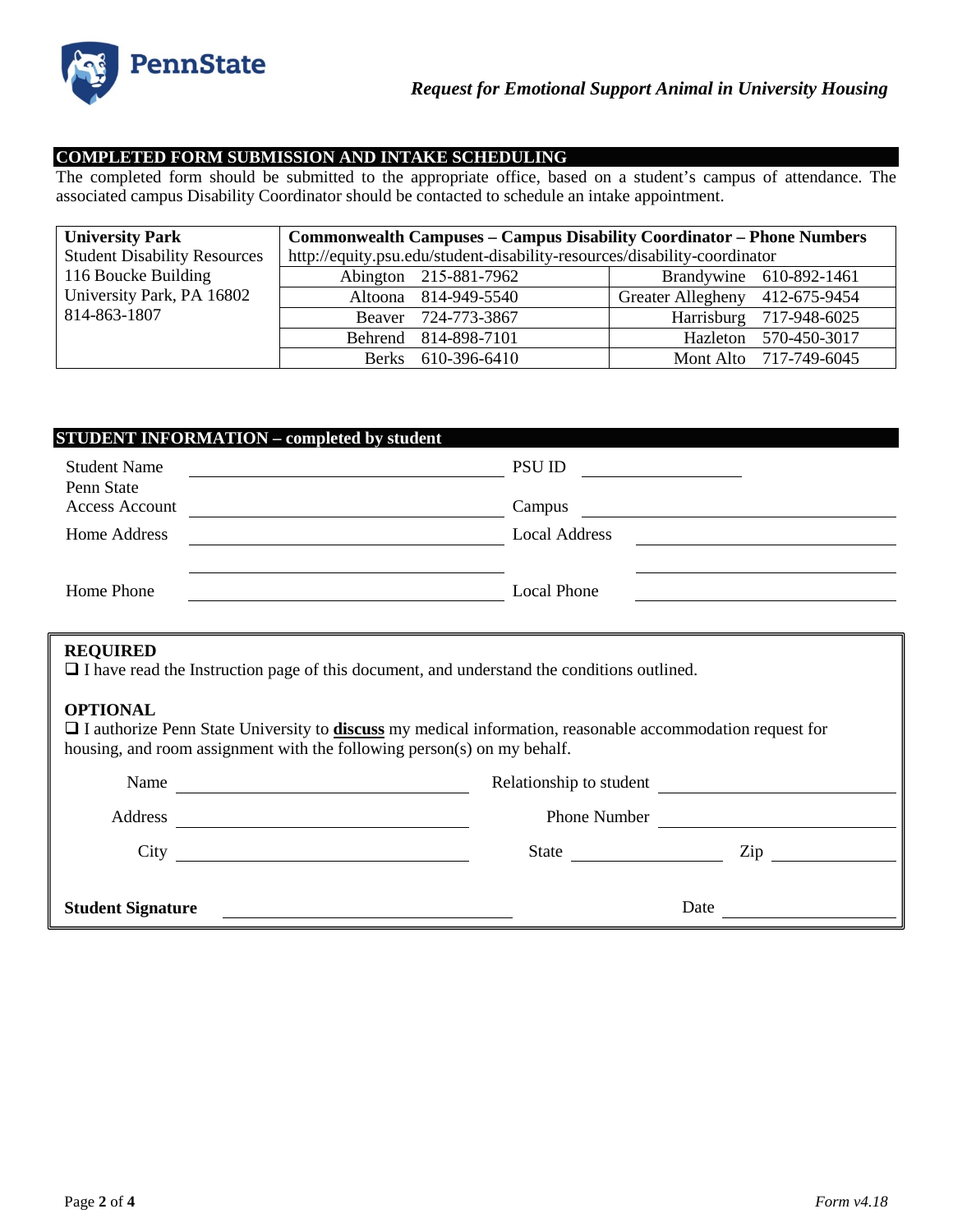

#### **STUDENT HEALTHCARE SECTION – completed by healthcare provider**

| <b>Student Name</b> | <b>PSU ID</b> |
|---------------------|---------------|
|                     |               |

To properly evaluate how Penn State can best meet the student's need for **requesting an ESA in University housing**, the University requires specific diagnostic information from a licensed clinical professional or healthcare provider who is directly responsible for the treatment of the student's disability, including the intentional use of an ESA to address specific functional limitations that result from the student's physical or psychological condition(s). The provider completing this form **cannot** be a relative or the student. **The provider should completely respond to all questions** and may attach additional related information.

# **1. Does the student who you have individually examined and treated have a physical or mental impairment that substantially limits one or more major life activities?**

| ×<br>۰. |
|---------|
|---------|

YES: Describe what major life activities are impaired:

**2. Identify the disability-related need for an ESA, and explain how the animal alleviates one or more of the identified substantially-limiting major life activities (thereby reducing the identified symptoms or effects of this individual's existing disability).**

**3. What type of animal is being requested?** 

### **HEALTHCARE PROVIDER INFORMATION – completed by healthcare provider**

 I am verifying that the named student information is correct, that the student is a patient that I have been treating, and that **I am not a relative of the student**.

| Provider Name      | License Number | State |
|--------------------|----------------|-------|
| Provider Degree    |                |       |
| Address            |                |       |
| City               | State          | Zip   |
| Provider Signature |                | Date  |